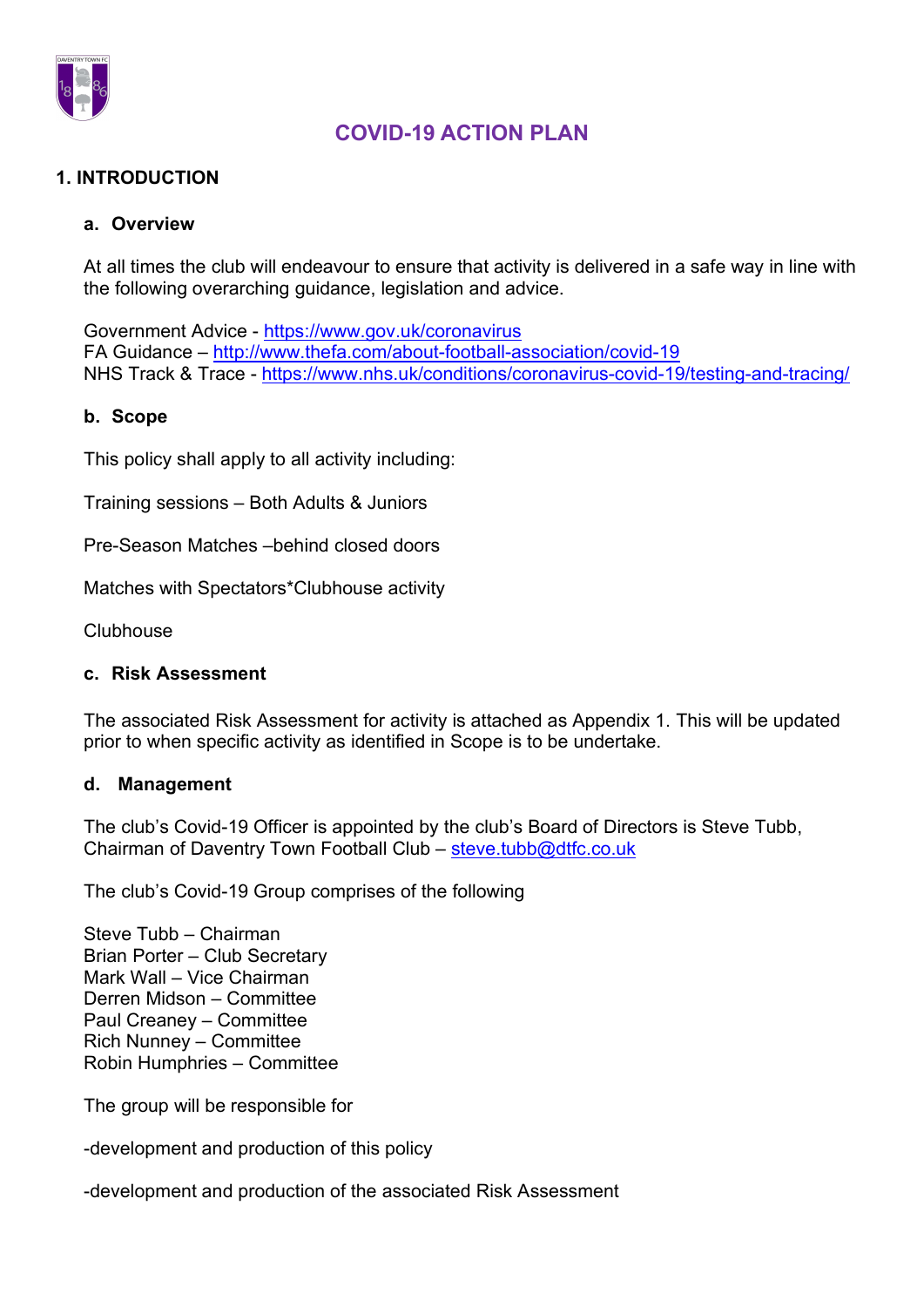

-reviewing. revising and updating policy and risk assessment

-monitoring compliance with the policy and risk assessment

-management of issues arising from this policy

e. The policy and risk assessment are located on the club's website www.dtfc.co.uk. Any queries in respect of this should be directed to steve.tubb@dtfc.co.uk

#### 2. APPLICATION

#### a. Activity Leader

Each activity will have a designated "leader". The leader will be responsible for ensuring that

-appropriate communication with participants is made -a register of attendees is kept for Track & Trace purposes -the activity is run inline this policy -a pre-activity briefing for participants is undertaken -reporting any issues requiring attention or for review to the Covid-19 group

#### b. Pre-arrival

Before any activity participants (and for this policy participants means those taking part in activity or the parents/guardian or carer of a participants under the age of 18) will be asked

i. to self-assess for COVID-19 symptoms. If they are symptomatic or living in a household with possible or actual COVID-19 infection they must not participate or attend. These are:

-high temperature (above 37.8°C) -new, continuous cough -loss of, or change to, their sense of smell or taste.

Also, if they have any medical conditions they should advise of this at this time.

ii. to follow best practice for travel, including

-minimising use of public transport. Participants should walk or cycle if possible. People from a household or support bubble can travel together in a vehicle.

If participants do have to travel with people outside their household or support bubble they should try to –

Share the transport with the same people each time

-Keep to small groups of people at any one time -Open windows for ventilation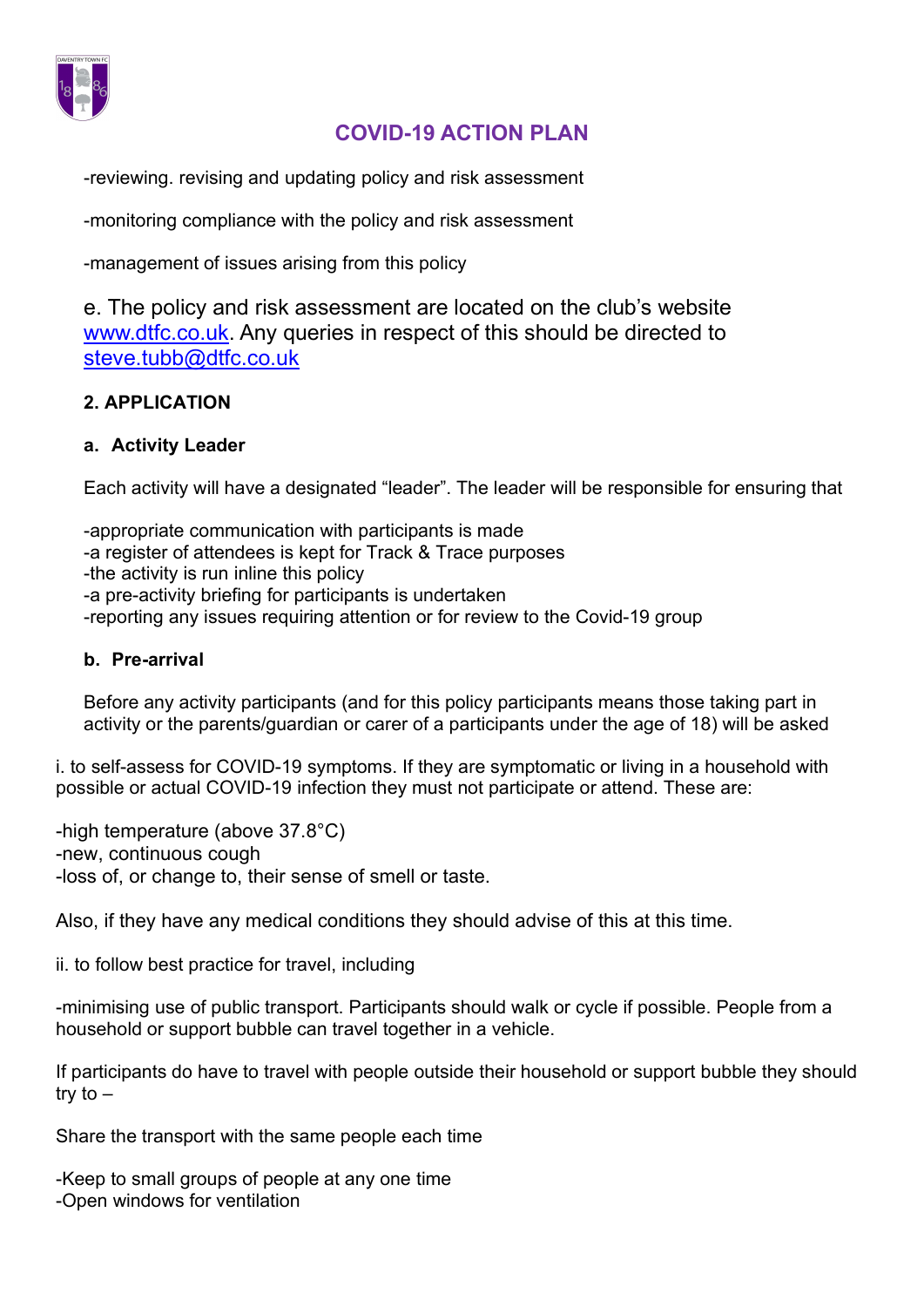

-Face away from each other

-Clean the car between journeys using standard cleaning products

–including door handles and other areas that people may touch

-Ask the driver and all passengers to wear a face covering

c. to arrive changed (unless match kit is to be worn) to note that changing rooms will not be open unless otherwise specified or in an emergency to follow any directions and signage regarding entry to and exit from and access around the ground to bring own hand sanitiser and water bottle(full and named)

#### i. On-Arrival

i. Participants should access the ground as directed register for the session as directed Practise 2m distancing avoid causing congestion in any areas follow any instructions from activity leader or other club official

ii. The Activity Leader will deliver standard Briefing to the group to include follow guidance to confirm that they do not have symptoms to practice good personal hygiene which toilets are in use.

iii. If football related activity

no spitting, shouting any chewing gum to be disposed of by individual ball retrieval to be undertaken minimising handling

iv. practice social distancing where possible.

### 3, ACTIVITY

### a. General

-Anyone who develops symptoms during activity must immediately stop their participation and leave or be collected from the venue

-Participants must practice social distancing when not participating

-Injuries will be treated in line with FA guidance with the first aider using appropriate PPE (including face coverings) to protect themselves and others if they need to compromise socialdistancing guidelines to provide medical assistance. Hand sanitisation must be undertaken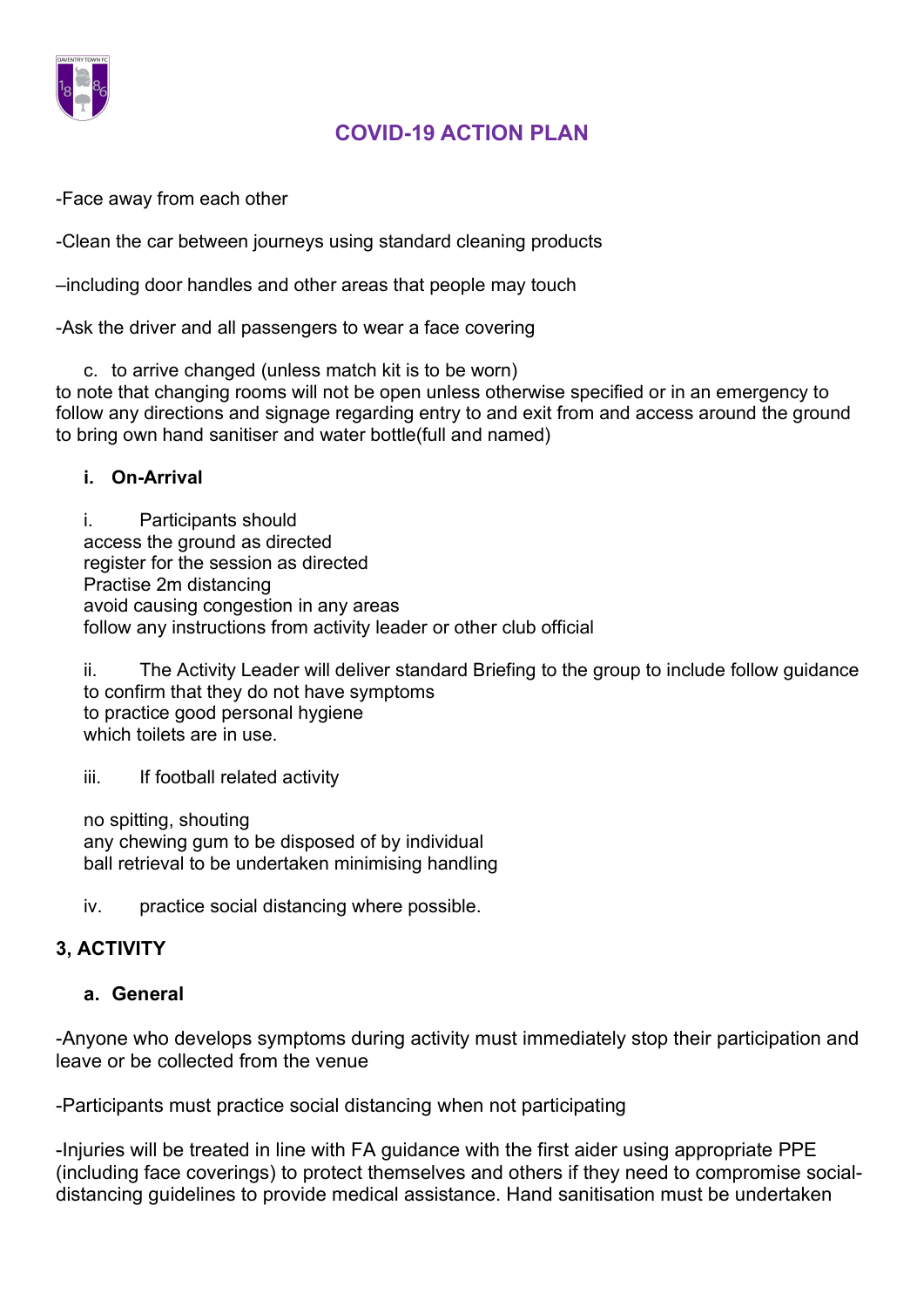

after any treatment.

-Participants should refrain from spitting and sneezing without using a means of catching dispersal, shouting when in close proximity to others, particularly face to face and minimise touching the ball with their hands, e.g. when retrieving the ball.

-Any spectators for coaching sessions must practice social distancing and be in groups of no more than 6 people. -We recommend the use of a face mask for such people.

### b. Coaching Sessions

i. These will be run in line with FA Guidance

-The maximum size of the group for coaching will be 30 -Equipment should not be shared unless necessary and will be cleaned between use

## ii Changing Rooms

-changing rooms are out of bounds except in an emergency

iii Kit-Individual will be responsible for taking home any kit to wash themselves

### ii Kit

-Individual will be responsible for taking home any kit to wash themselves

### c. Practice matches

i. These will be run in line with FA Guidance

Teams should not enter or exit the pitch simultaneously. Pre-match handshake should not happen. Instead players will be asked to hand-sanitise before kick-off;

-Team talk huddles should not take place. Team talks can take place, as long as social distancing is observed and held outdoors where possible.

-Warm-ups/cool-downs should always observe social distancing.

-Coaches, other team staff and substitutes are allowed, but must also always observe social distancing on touchlines/dugouts. Additional chairs will be added to the dug-out area. Social distancing must also be observed during interactions when a substitution is being made;

-Set plays –free kicks: referees and coaches should encourage players to get on with the game and not unnecessarily prolong set play set-up, such as defensive walls.

-Set plays –corners should also be taken promptly to limit prolonged close marking and goal posts should be wiped down before matches, after matches and at half time.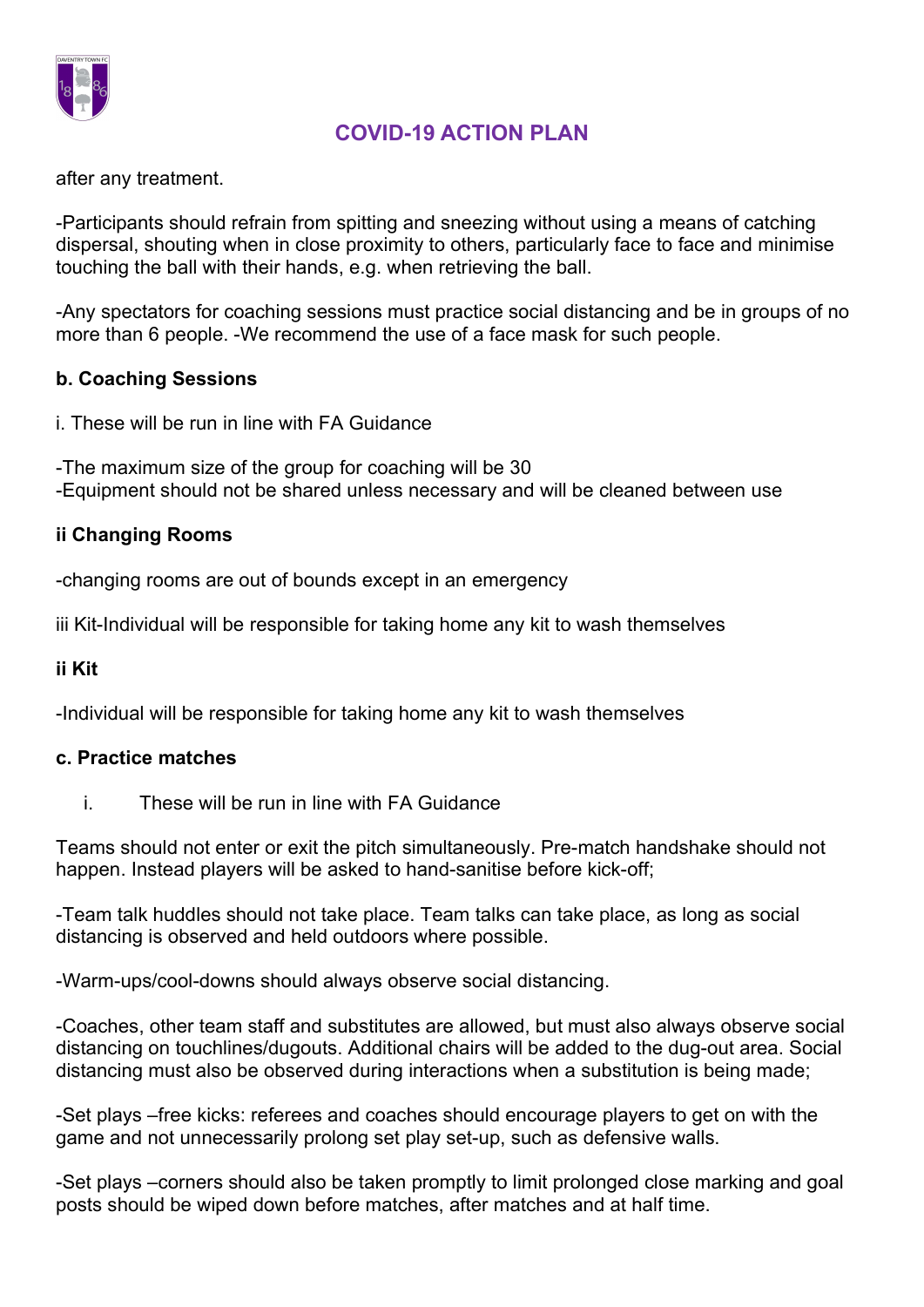

-Goal celebrations should be avoided

-Interactions with referees and match assistants should only happen with players observing social distancing;

-All participants must remain socially distanced during breaks in play. Coaching staff and substitutes, should, for example, spread out and avoid sharing a dugout or bench if social distancing cannot be observed

-Players and team personnel should avoid, if possible, shouting or raising their voices when facing each other during, before and after games-Match balls to be disinfected post-match

-referees and match assistants will be paid by bank transfer

#### ii Changing Rooms

-changing rooms are available for changing into and out of match kit before and after the game but in small groups only (no more than 6 at any one time) and players should not congregate in here.

#### iii Kit

-Match kit –shirts, shorts, socks, bibs–should be carefully deposited into the kit containers in the changing rooms after the game without touching other kit. This will be washed centrally following good hygiene practice.

-Players to wash all other kit

## 4. FACILITIES& PROTOCOLS

a. Entry & Exit –designated entry and exit points will be put into place to minimise people crossing each other. These will vary from activity to activity depending on the level of participation. A one-way system will be put in place if required. Appropriate signage will be put in place to highlight access routes.

b. Toilets -will be available for each activity. Thea actual toilets to be used will be designated by the leader. These will be cleaned before, during and after each session. The club will ensure that suitable cleaning products are available in any toilets to be used. Toilets should be used on a one out –one in basis. Hand sanitiser, soap and paper towels will be available. Waste bins will have bags to ease disposal of paper towels.

c. Registration Point–for all activity there will be a registration point where the leader or designated official will take a record of who is in attendance. Any data will be kept, in line with the club's GDPR policy, for 21 days to support NHS Track & Trace. In addition, an infrared thermometer will be available here to check the temperature of participants if this is a requirement of the activity or if there are any concerns about a participant showing symptoms.

d. Sanitising station–although participants are advised to bring their own hand sanitizer a sanitising station will be provided with hand sanitiser available as well as disinfectant wipes.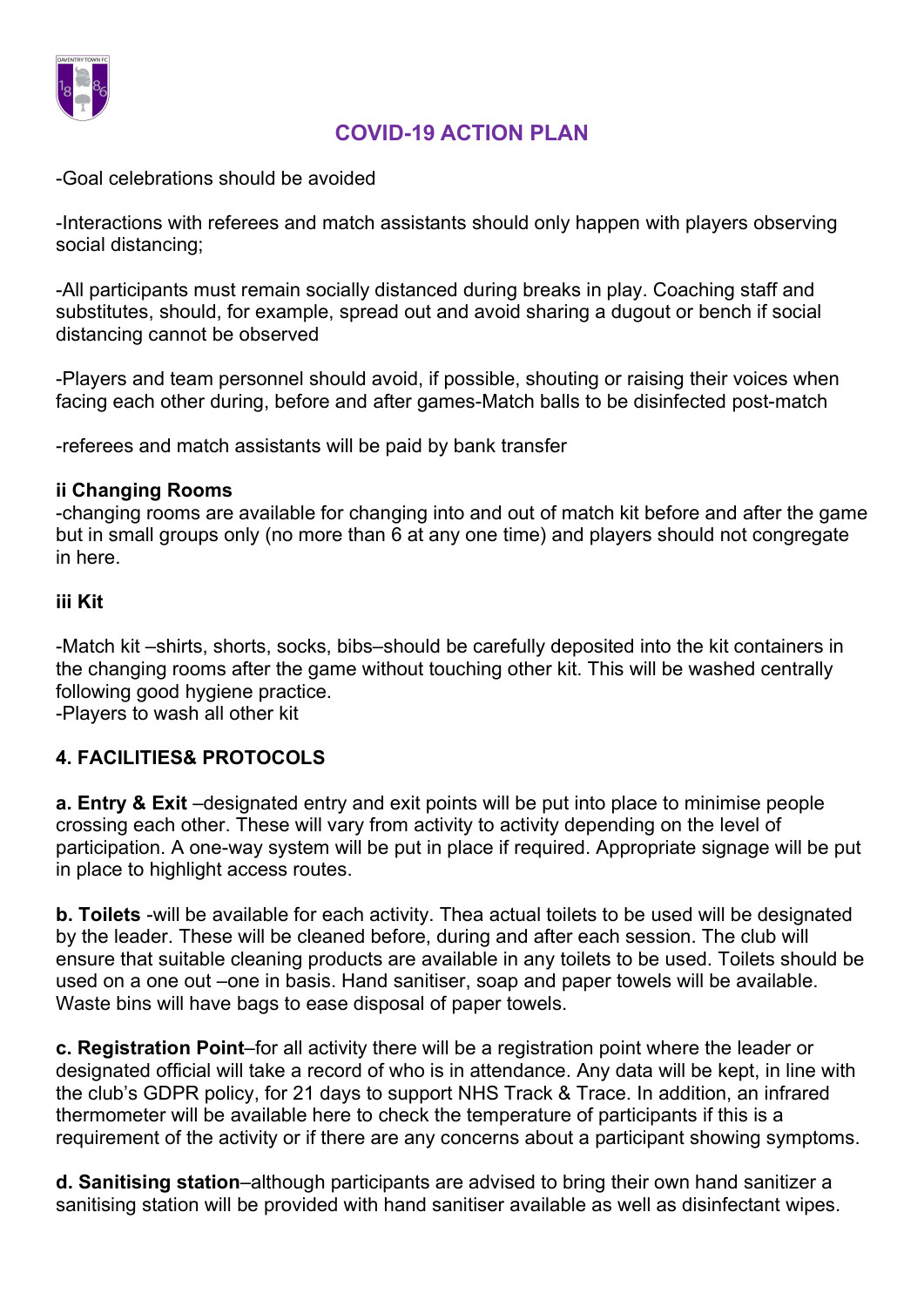

e. Changing Rooms–will not usually be open unless required for an emergency or for a match when separate protocols will be put in place. Other areas of the club may be used

f. Signage –Signage will be used to support this policy. This will include a reminder of the need to social distance.

g. Equipment–playing equipment and pitch equipment/furniture will be cleaned using disinfectant before and after sessions in line with Public Health England guidance on the length of time the virus survives on different surfaces.

h. Payments –wherever payment is required the club will provide the option for contactless payment or bank transfer. Where any cash is handled the recipient will sanitise their hands after this.

i. Young People –For players under the age of 18 written or emailed consent from parents/carers for participation in activity will be sought and kept in line with the club's GDPR policy. Activity will be undertaken in line with FA Guidance, Appendix 2.

## 5. SUMMARY

### Club responsibility

deliver, review and revise this policy and risk assessment ensure each session has a designated leader ensure each session supports NHS Track & Trace leader ensure signage, equipment, cleaning consumables are available consider feedback from leaders, participants, parents/carers review policy

### Activity Leader responsibility

have understanding of this policy remind participants to self-assess for symptoms, guidance for travel, arrived changed and what to bring with them ensure the ground is appropriately set up with signage to support the policy ensure that toilets facilities are available and clean clean equipment prior to use register participants deliver pre-activity briefing and sessions in line with policy review activity against policy clean equipment post activity record any issues and advise club Covid-19 officer